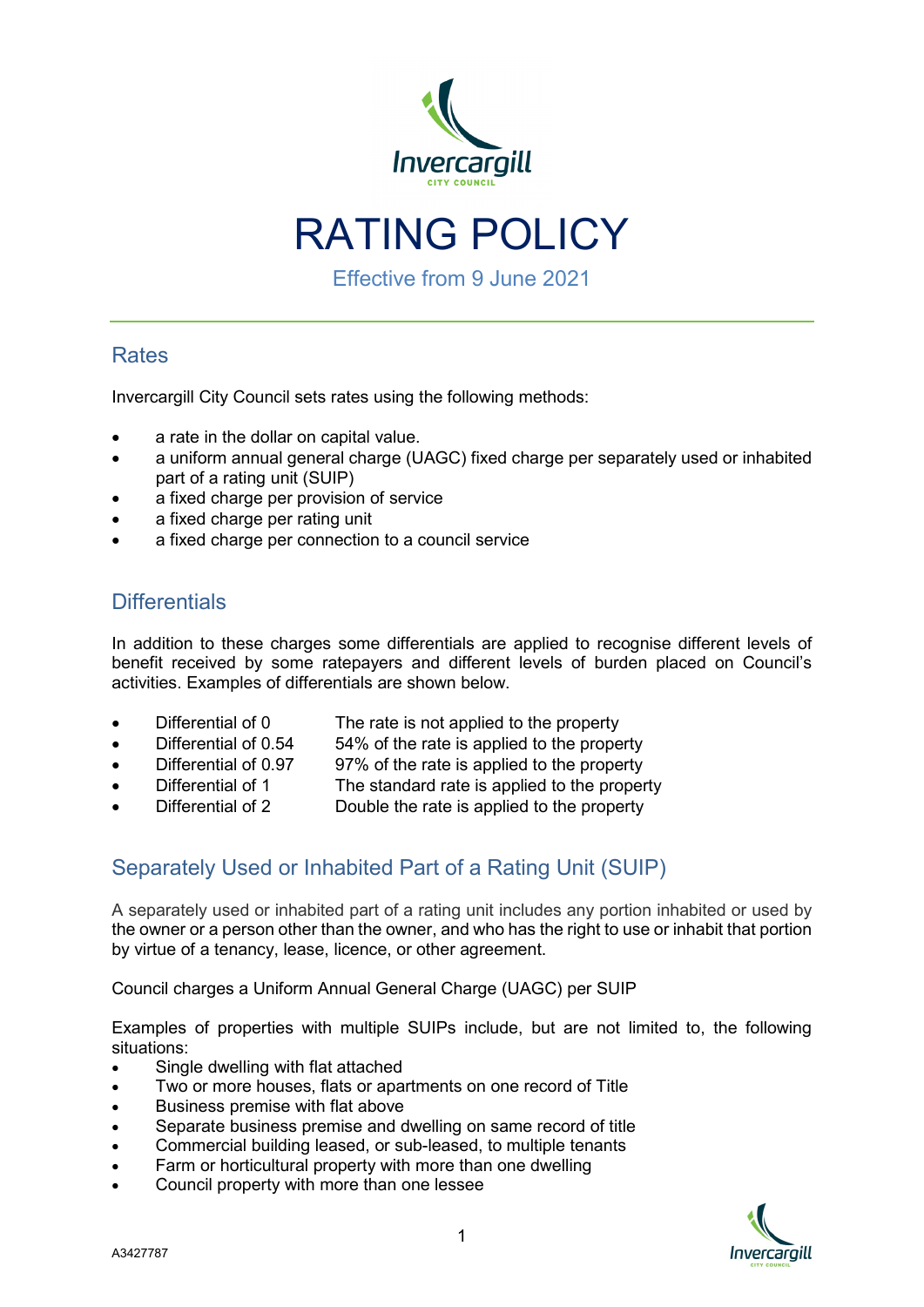- Individually surveyed lots of vacant land on one record of title offered for sale separately or in groups
- Where part of a rating unit that has the right of exclusive occupation when more than one ratepayer/owner
- Retirement village with self-contained flats or dwellings

# General Rates

The general rate is set as a rate in the dollar on capital value and a uniform annual general charge (UAGC) per separately used or inhabited part of a rating unit.

| <b>Land Use</b>  | <b>Basis for rate</b><br><b>Differential</b> |      |  |
|------------------|----------------------------------------------|------|--|
| Residential      | Rate in dollar on capital value              |      |  |
| Lifestyle        | Rate in dollar on capital value<br>0.97      |      |  |
| Commercial       | Rate in dollar on capital value              |      |  |
| Industrial       | Rate in dollar on capital value              |      |  |
| Farms            | Rate in dollar on capital value<br>0.54      |      |  |
| <b>Utilities</b> | Rate in dollar on capital value              |      |  |
| 1530 Tiwai Road  | Rate in dollar on capital value              | 0.20 |  |

The following differentials apply:

#### Regional Heritage

Regional Heritage is funded as a fixed charge per SUIP across Invercargill City Council, Southland District Council and Gore District Council. This is part of the UAGC.

# Community Board

Council sets a targeted rate to fund the costs of the Bluff Community Board. This is set as a rate in the dollar on capital value of properties identified in Map A with property type differentials applied.

# City Centre Co-ordinator

Council sets a targeted rate to fund the costs of City Centre Co-ordination. This is set as rate in the dollar on capital value of all commercial and industrial land identified in Map B.

#### **Transportation**

Council sets a targeted rate for provision of the direct access to the Transportation Service. This rate is set as a rate in the dollar on capital value of all identified properties in Map C with property type differentials applied. The balance of this service is included in the General rates and distributed across the entire city.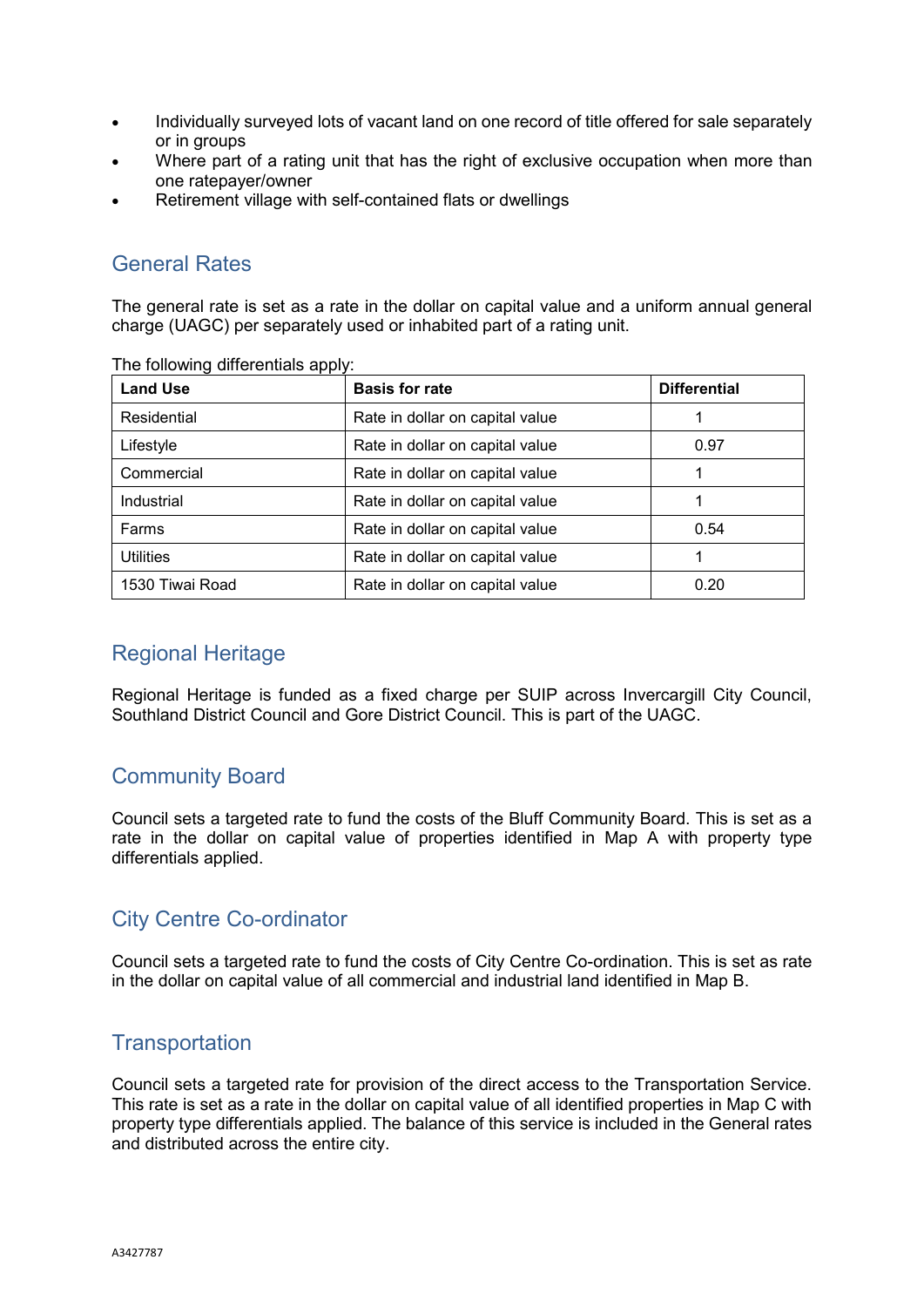| <b>Activity</b> | <b>Targeted Portion</b> | <b>General Portion</b> |
|-----------------|-------------------------|------------------------|
| Transportation  | 50%                     | 50%                    |

#### Stormwater Drainage

Council sets a targeted rate for provision of the direct access to the Stormwater Drainage Service. This rate is set as a rate in the dollar on capital value of all properties identified as having access to a Stormwater drainage network with property type differentials applied. The balance of this service is included in the General rates and distributed across the entire city.

| <b>Activity</b> | <b>Targeted Portion</b> | <b>General Portion</b> |
|-----------------|-------------------------|------------------------|
| Drainage        | 75%                     | 25%                    |

#### **Water**

Council sets targeted rates to fund the provision of reticulated water supply. These are set as fixed charges per SUIP for residential properties and fixed charges per rating unit with differentials based on capital value (CV) for other land as shown in the table below. Vacant properties that are able to connect to Council water supply (serviceable) are charged a differential of 0.5 which is a half charge. The base rates are calculated to collect 84% of the total water rates from residential properties with 16% of the total water rates collected coming from non-residential land.

| <b>Rate Type</b>    | <b>Differential</b> |
|---------------------|---------------------|
| Water - Residential |                     |

| Rate Type                                               | <b>Differential</b> |
|---------------------------------------------------------|---------------------|
| Water - Non-Residential with CV <\$50,001               | 0.8                 |
| Water - Non-Residential with CV \$50,001-\$100,000      |                     |
| Water – Non-Residential with CV $$100,001$ -\$200,000   | 1.2                 |
| Water – Non-Residential with CV \$200,001-\$400,000     | 1.4                 |
| Water - Non-Residential with CV \$400,001-\$1,000,000   | 2                   |
| Water - Non-Residential with CV \$1,000,001-\$3,000,000 | 3                   |
| Water - Non-Residential with CV \$3,000,001-\$5,000,000 | 4                   |
| Water – Non-Residential with $CV > $5,000,000$          | 5                   |

Council has determined that a vacant serviceable rating unit is a property where the closest property boundary is less than 100 metres from a water access point and it is not impracticable to access the service. A serviceable rating unit upon which a building is erected is a property where the building is less than 100 metres from water supply and it is not impracticable to connect to the service.

Council charges high usage non-residential properties for metered water supply on a per cubic metre basis. The following rate is charged per cubic metre of water consumed.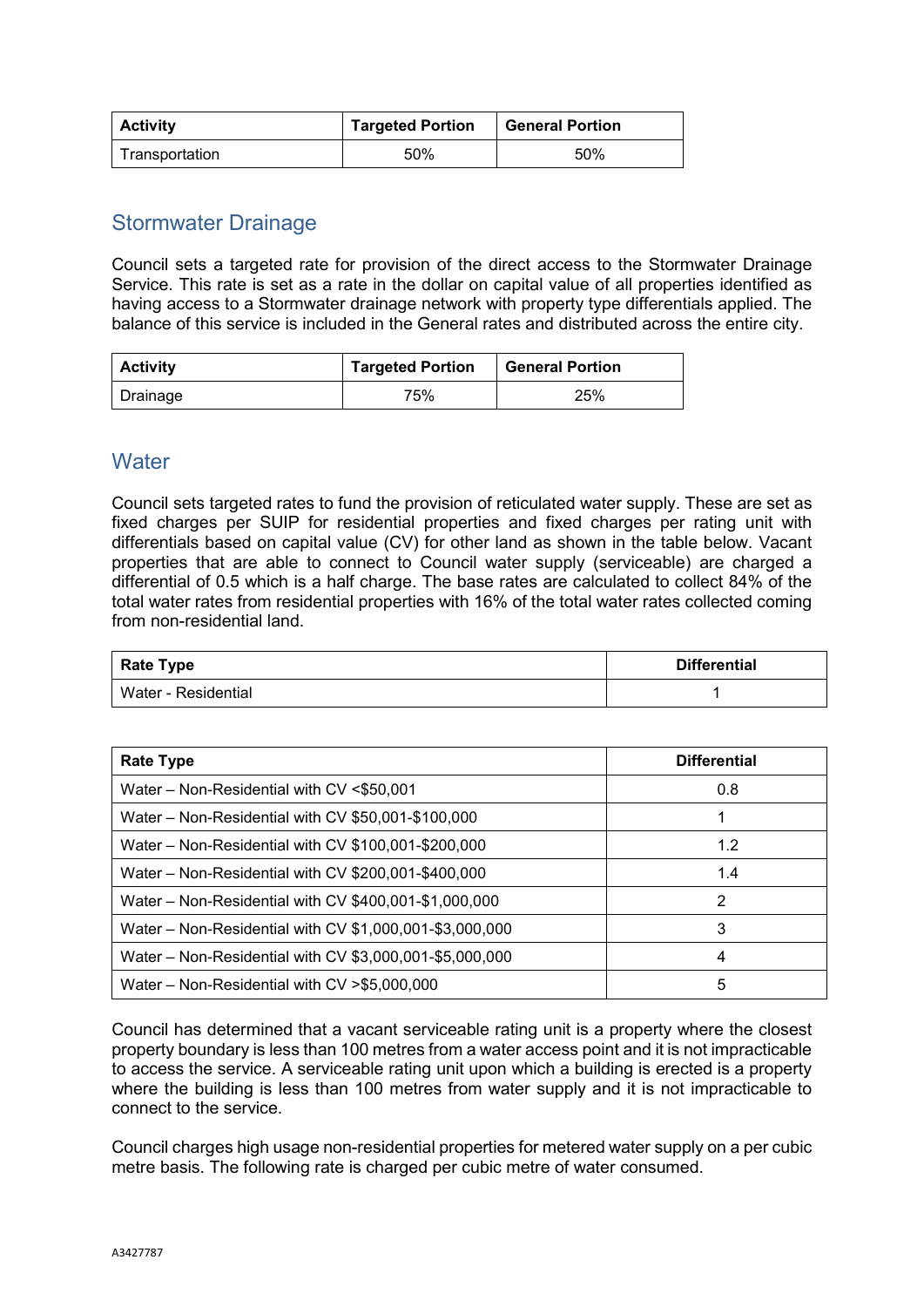| Rate Type                   | Rate per cubic metre |
|-----------------------------|----------------------|
| <b>Metered Water Supply</b> | \$0.72               |

#### Sewerage

Council sets targeted rates to fund the provision of reticulated sewerage services. These are set as fixed charges per SUIP for residential properties and fixed charges per rating unit with differentials based on capital value (CV) for other land as shown in the table below. Vacant properties that are able to connect to Council's sewerage network (serviceable) are charged a differential of 0.5 which is a half charge. The base rates are calculated to collect 75% of the total sewerage rates from residential properties with 25% of the total rates collected coming from non-residential land.

| <b>Rate Type</b>       | <b>Differential</b> |
|------------------------|---------------------|
| Sewerage - Residential |                     |

| <b>Rate Type</b>                                           | <b>Differential</b> |  |
|------------------------------------------------------------|---------------------|--|
| Sewerage - Non-Residential with CV <\$50,001               | 0.8                 |  |
| Sewerage – Non-Residential with CV \$50,001-\$100,000      |                     |  |
| Sewerage - Non-Residential with CV \$100,001-\$200,000     | 1.2                 |  |
| Sewerage - Non-Residential with CV \$200,001-\$400,000     | 1.4                 |  |
| Sewerage – Non-Residential with CV \$400,001-\$1,000,000   | 2                   |  |
| Sewerage - Non-Residential with CV \$1,000,001-\$3,000,000 | 3                   |  |
| Sewerage – Non-Residential with CV \$3,000,001-\$5,000,000 | 4                   |  |
| Sewerage – Non-Residential with CV > \$5,000,000           | 5                   |  |

Council has determined that a vacant serviceable rating unit is a property where the closest property boundary is less than 60 metres from a sewerage access point and it is not impracticable to access the service. A serviceable rating unit upon which a building is erected is a property where the building is less than 60 metres from sewerage network and it is not impracticable to connect to the service.

#### Refuse Collection

Council sets a targeted rate to fund the provision of kerbside removal of refuse and recycling within the service area. This is set as a fixed charge per provision of the service for residential, commercial and industrial properties within the service area. An additional set of bins can be provided at full cost.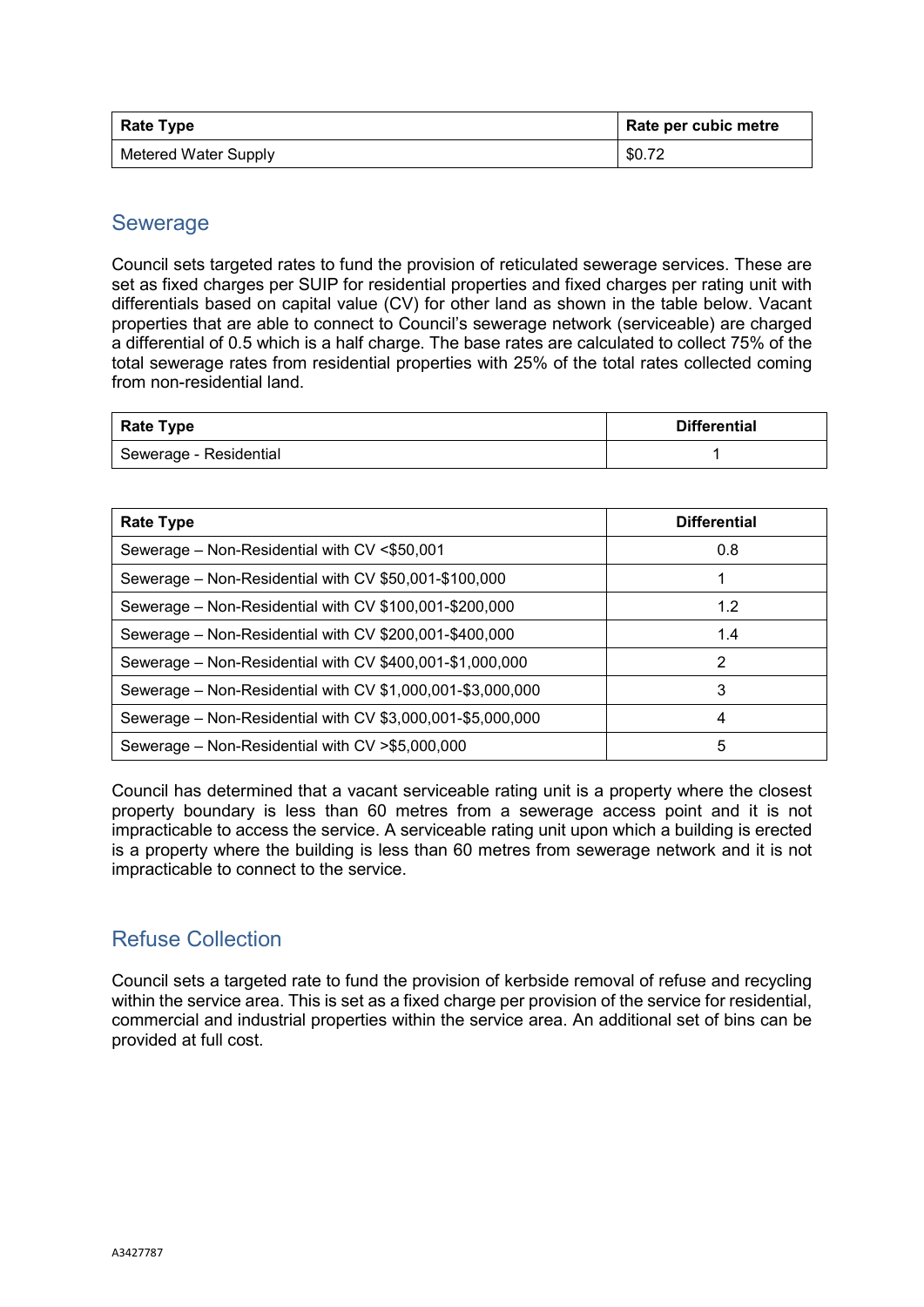# Rates to be collected

| <b>Rate Name</b>                               | Rate         | <b>Basis</b>                             | <b>Differential</b> | <b>Total</b> |
|------------------------------------------------|--------------|------------------------------------------|---------------------|--------------|
| <b>General Rate</b>                            | \$0.00332256 | Per \$ capital value                     | 1                   | \$31,485,546 |
| <b>General Rate Lifestyle</b>                  | \$0.00322288 | Per \$ capital value                     | 0.97                | \$3,836,875  |
| <b>General Rate Farming</b>                    | \$0.00179418 | Per \$ capital value                     | 0.54                | \$627,979    |
| General Rate 1530 Tiwai<br>Road                | \$0.00066451 | Per \$ capital value                     | 0.2                 | \$129,580    |
| (UAGC)                                         | \$180.00     | Per SUIP                                 | $\mathbf{1}$        | \$4,726,620  |
| <b>Water Supply Residential</b>                | \$409.18     | Per connected residential<br><b>SUIP</b> | $\mathbf{1}$        | \$8,318,220  |
| Water Supply Non-<br>Residential               | \$518.48     | Per connected rating unit                | $\mathbf{1}$        | \$1,584,424  |
| Sewerage Residential                           | \$265.59     | Per connected SUIP                       | $\mathbf{1}$        | \$5,707,929  |
| Sewerage Non-Residential                       | \$615.59     | Per connected rating unit                | $\mathbf{1}$        | \$1,902,675  |
| Solid Waste Kerbside<br>Collection             | \$209.58     | Per set of bins provided                 | $\mathbf{1}$        | \$4,595,356  |
| <b>Bluff Community Board</b>                   | \$0.00027860 | Per \$ capital value                     | $\mathbf{1}$        | \$83,373     |
| <b>Bluff Community Board Rate</b><br>Lifestyle | \$0.00027024 | Per \$ capital value                     | 0.97                | \$8,057      |
| <b>Bluff Community Board Rate</b><br>Farming   | \$0.00015044 | Per \$ capital value                     | 0.54                | \$4,020      |
| <b>City Centre Co-ordinator</b>                | \$0.00028339 | Per \$ capital value                     | $\mathbf{1}$        | \$158,698    |
| <b>Transportation Rate</b>                     | \$0.00006158 | Per \$ capital value                     | $\mathbf{1}$        | \$499,370    |
| <b>Transportation Rate Lifestyle</b>           | \$0.00005974 | Per \$ capital value                     | 0.97                | \$1,883      |
| <b>Transportation Rate Farming</b>             | \$0.00003326 | Per \$ capital value                     | 0.54                | \$310        |
| Stormwater Drainage Rate                       | \$0.00048136 | Per \$ capital value                     | 1                   | \$4,309,869  |
| Stormwater Drainage Rate<br>Lifestyle          | \$0.00046692 | Per \$ capital value                     | 0.97                | \$134,718    |
| Stormwater Drainage Rate<br>Farming            | \$0.00025994 | Per \$ capital value                     | 0.54                | \$2,425      |
|                                                |              |                                          | <b>TOTAL</b>        | \$68,117,927 |

All rates contain GST @ 15%

# Non Rateable Properties

Land that is fully non-rateable is set out in Schedule 1 of the Local Government (Rating) Act 2002.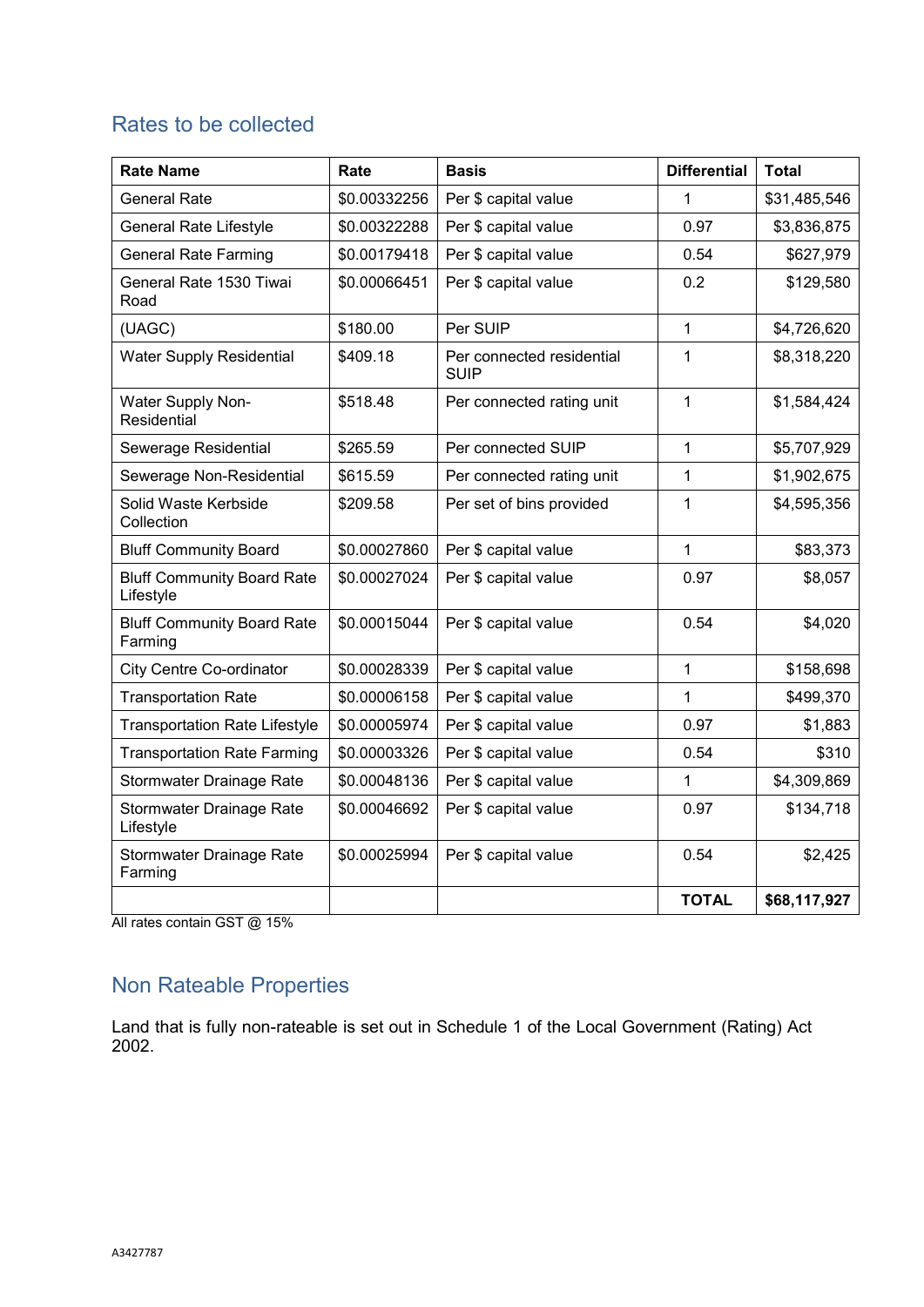

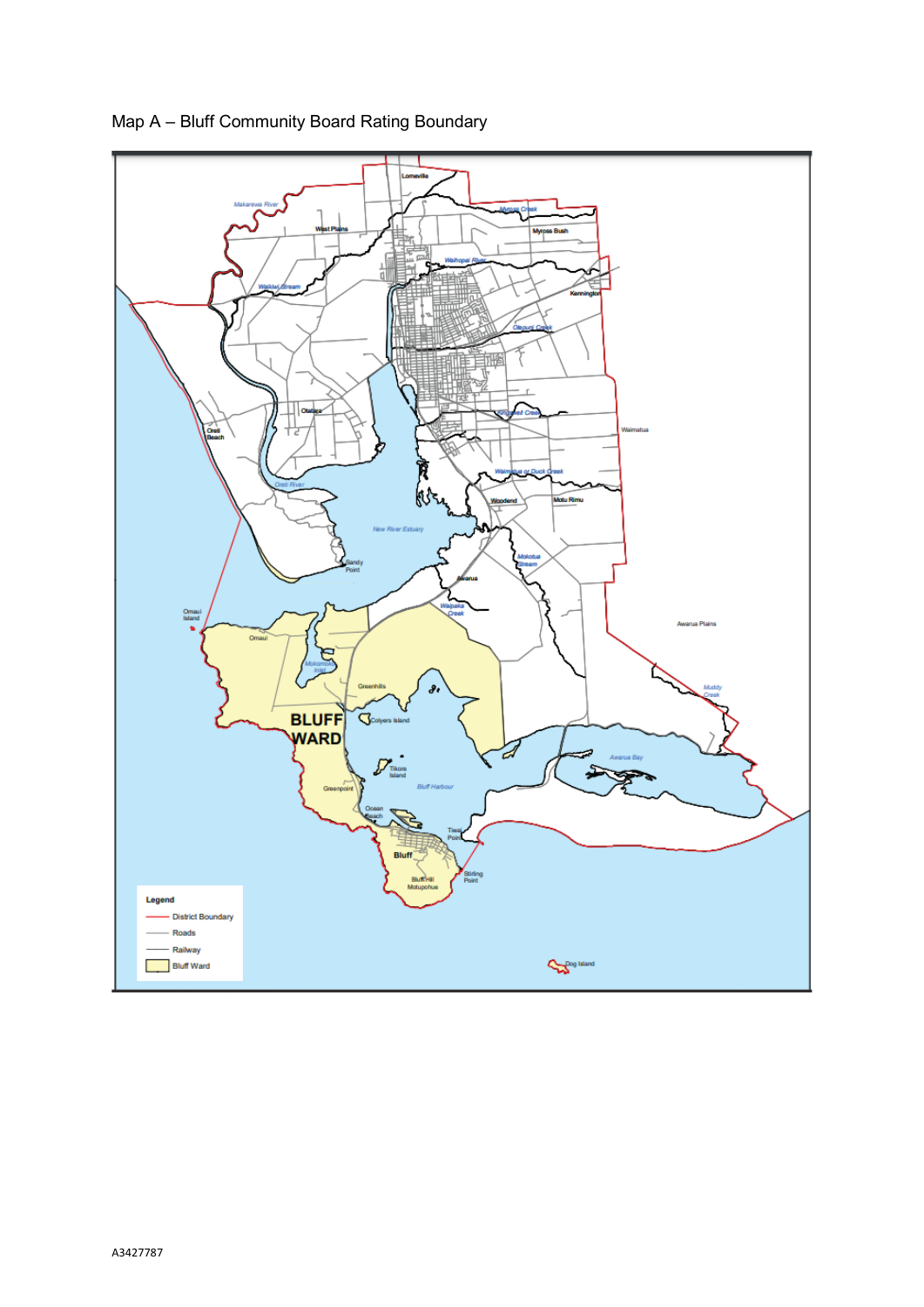

Map B – City Centre Coordinator Rating Boundary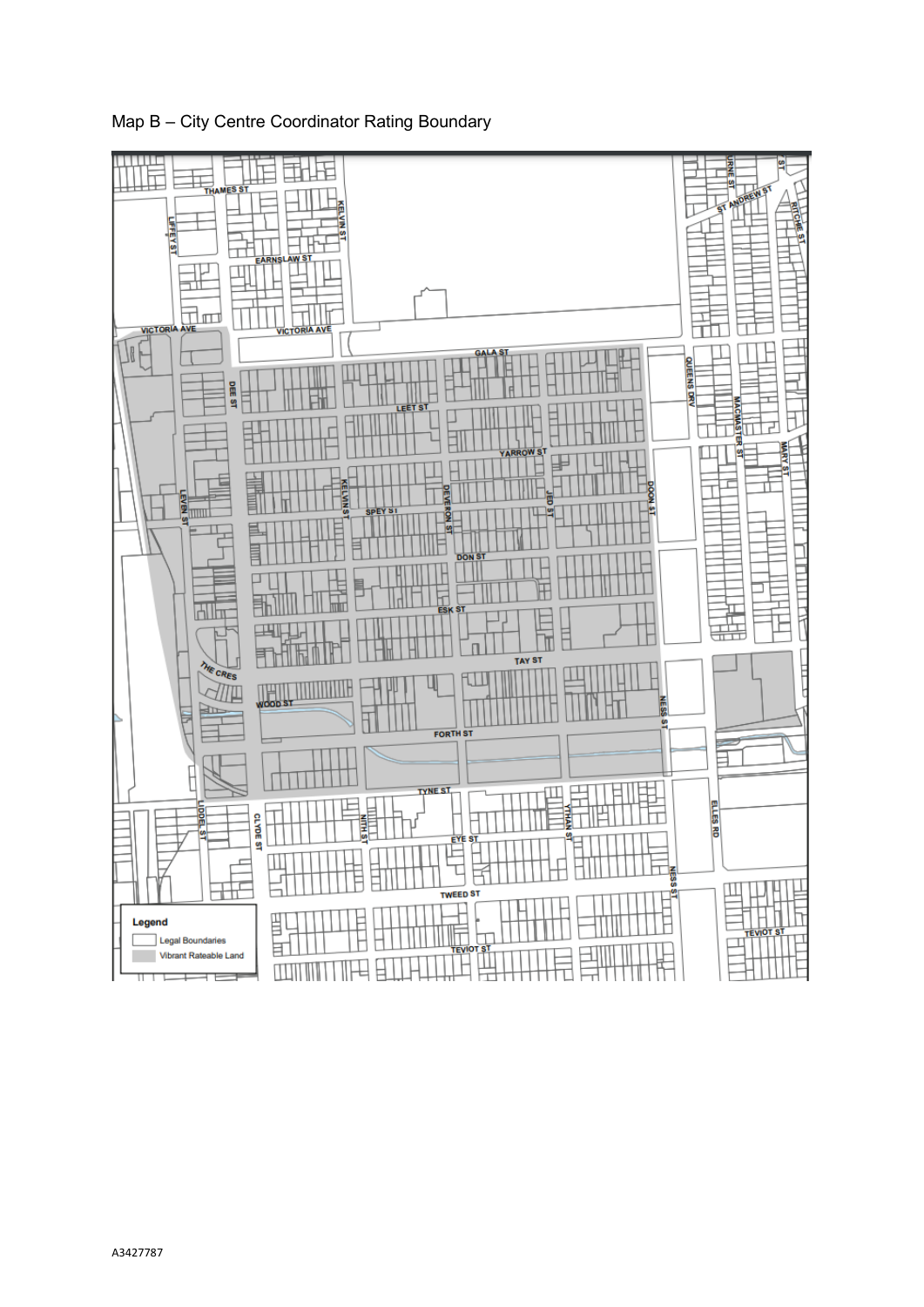Map C – Transportation Boundary